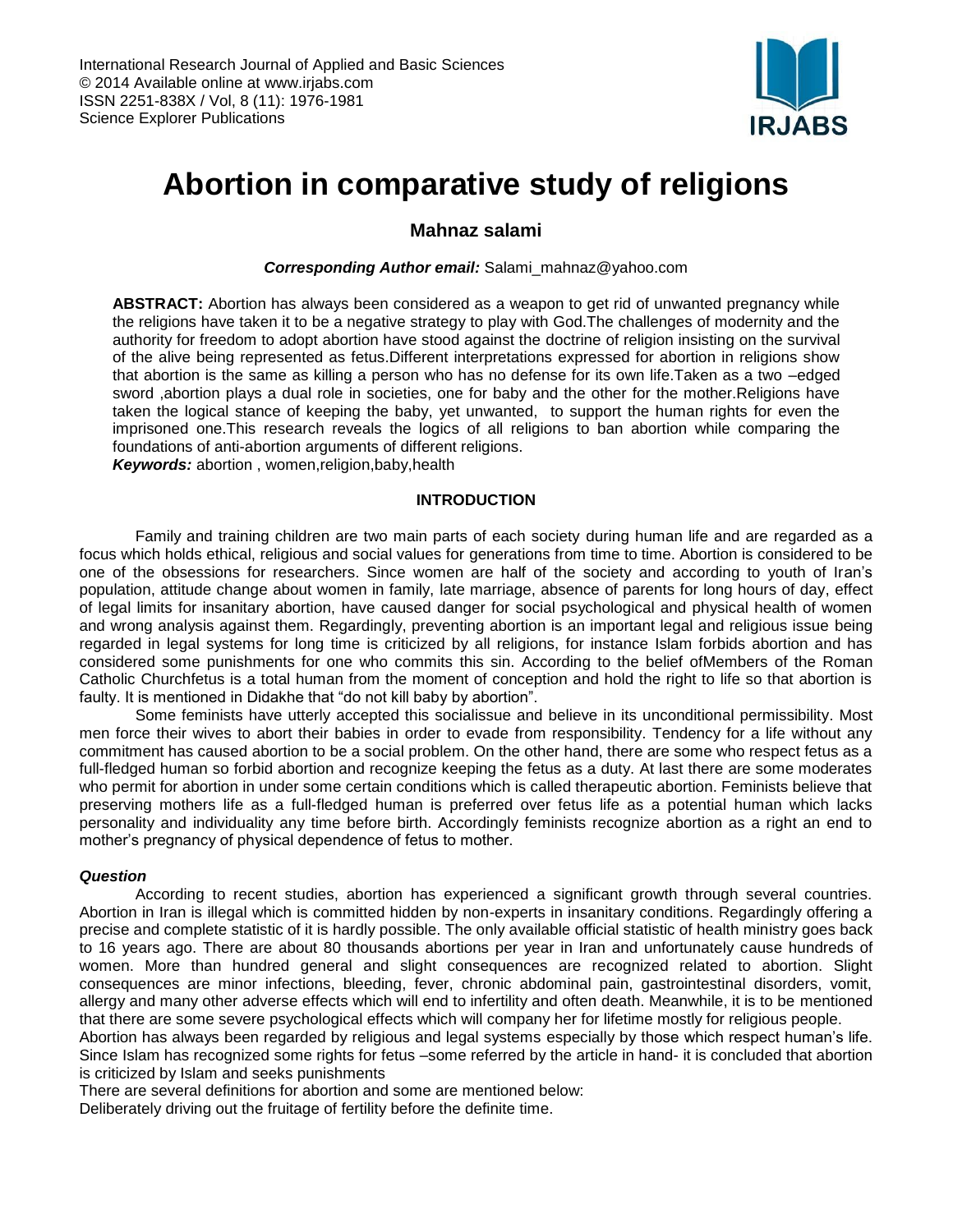Driving the fruitage of fertility out of uterus while it is not able to live out of uterus.

Driving out the fruitage of fertility before the twentieth week of pregnancy.

Self-excision of pregnancy from the first day of menstruation to twentieth week (paad,1973…)

The article in hand has studied reasons of abortion being forbidden through different religions regarding human dignity and human rights, types of abortion, how religions permit it and finally their similarities and differences. Since abortion is criticized through religions, the research in hand analyzes religious deterrents such as the punishment and comparatively assesses the results.

#### *The importance and necessity of research*

Abortion is one the important social problem which can cause other problems. It is not a only a health issue but also a social one which through several societies so that will threat family's and society's health. Large number of children, gender, family disorders, frequent unwanted pregnancies, illicit relationships and lack of precise training and knowledge about methods of contraception provide a field for abortion. According to Islamic resources especially Quran, steps of fetus formation are Sperm,coagulum, Modhqeh, izam, and Soul inspiration.

Sperm: from creation until 20<sup>th</sup> day

# Coagulum: from  $20<sup>th</sup>$  day to  $40<sup>th</sup>$  day

Modhqe: from  $40<sup>th</sup>$  day to  $60<sup>th</sup>$  day.

The word "alaqa" in Arabic is used for three meanings: leech, Anything Hanging and clot. Leech can take out a cup of blood of human or any animal each time. Sperm in uterus sticks like a leech and feed from blood (Najafi…). Also it is mentioned that in the forming step of sperm, a material called Heparin is discharged so that blood is not coagulated and remains proper to feed (Paknejad,1982…).

The Word "modhqe" means chewed and ready food and in medicine language is used for fetus which is shaped as a chewed meat from third week of pregnancy (Mostafavi,1992…).

Izam is used for fetus from 60<sup>th</sup> day to 80<sup>th</sup> day, from 80<sup>th</sup> to 100<sup>th</sup> there is complete fetus without spirit and from 100<sup>th</sup> day there the complete fetus with soul. The next step of fetus growth is Olga in which sperm cells are gathered like a berry without a certain shape as a thrombus which is called morula in medicine terms. Olqawill change to something like chewed meat which is called Modhqa. At this step fetus gradually will be shaped as a piece of chewed meat without the organs be distinct. After this step some fetuses come to complete shape and continue growth steps, however some remain monstrous and will be aborted . In terms of criminal law, abortion is driving the fetus out before the definite time in a way that it is not able to live, the beginning of fetus life is the time of maintenance of sperm in the uterus and mother's pregnancy and its end is the moment before baby's birth. The word "haml" is literally the fetus is mother's uterus, in terms of medicine it is used for after  $7<sup>th</sup>$  month until birth. Therefore if at this step of growth, the life of livable existence in the uterus be cut, the act is called abortion. According to the meanings of words fetus and "haml" and content of law articles, abortion is defined as forthcoming: committing any intentional or unintentional criminal act about pregnant woman providing that it leads to stop of fetus growth or disclaimer of its life. According to mentioned definition the legal criterion of distinction of abortion of fetus and that of "haml" is surveyed under two separate titles: Dispose of embryonic life and dispose of livable life.

Era of livable life is supported by legislator. According to sentence of article 200 of "Diat" law, fetus abortion before appearance of its soul, does not lead to atonement, atonement and Dia allocated for abortion after reincarnation. Article 91 of "Ta'zir" law stipulate that if the pregnant woman visit doctor or midwife for abortion and the doctor administrates abortion intention and consciously, he is the one who should pay the "dia". And if the fetus holds its soul he should be retaliated. Through international field fetus and the mother are regarded certainly which is accepted by several countries such as Iran. Paragraph 5 of Article 6 of the International Covenant on Civil and Political Rights it is mentioned that execution sentence will not be performed for persons under 18 years old and pregnant women.

Beginning of the supported life by legislator is after completion of fetal life and from the time of reincarnation until fetus birth which is customary known from  $7<sup>th</sup>$  month until the day of birth.

Paragraph a of article 2 of Cairo Declaration on Human Rights in Islam has mentioned that " Life is a Godgiven gift and the right to life is guaranteed to every human being. It is the duty of individuals, societies and states to safeguard this right against any violation, and it is prohibited to take away life except for a shari'ah prescribed reason." Accordingly Islamic republic of Iran has regarded this approach in its current rules so that in second principle of the constitution law, human dignity and his freedom is regarded mentioning its joint with responsibility before God and his Material and spiritual life is referred by principle 22 of same law. In the other words human's life is respected and no one can be excluded from his right to life.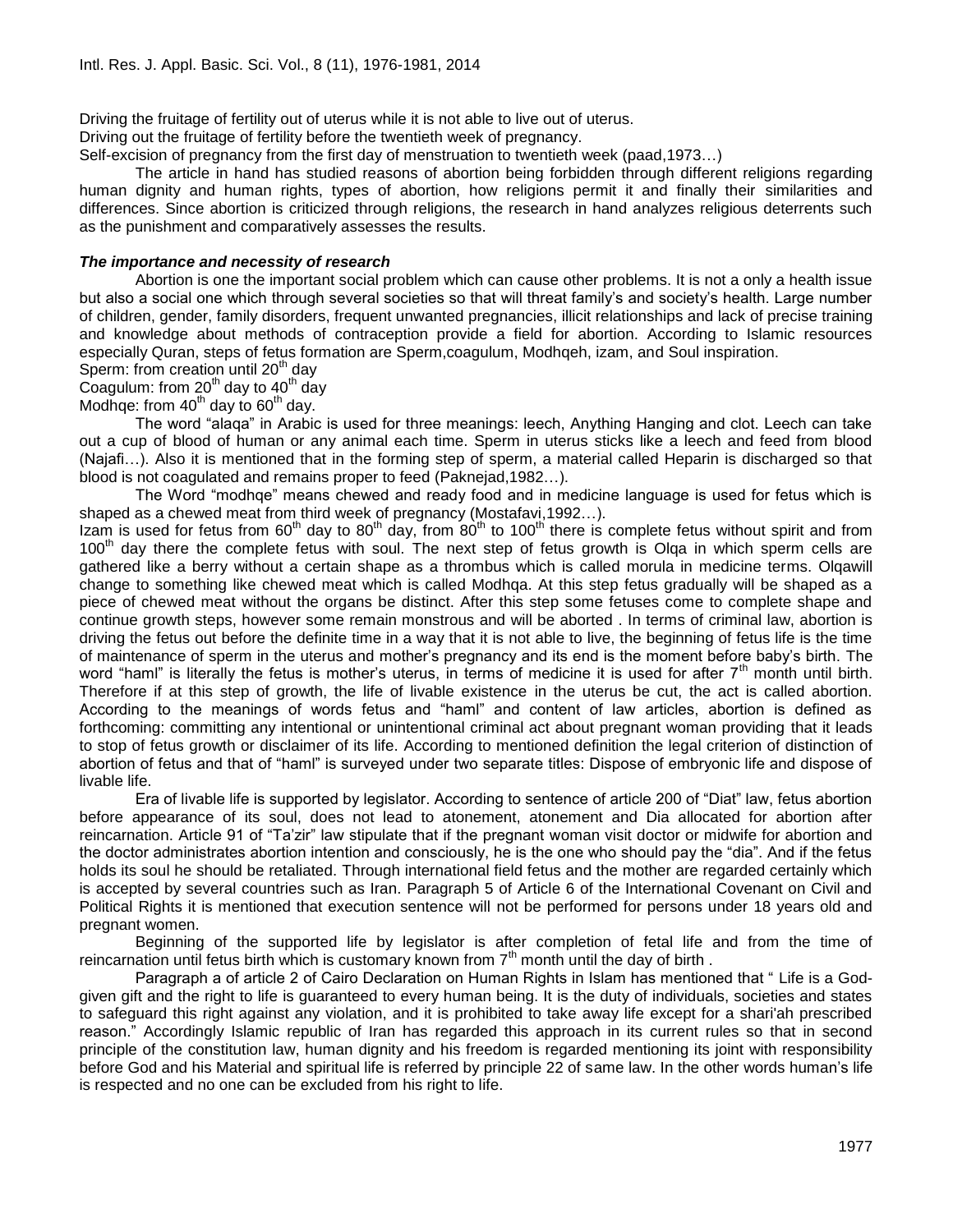# *Fetus rights*

Regarding fetus rights, forthcoming ones are to be mentioned:

Incumbency of alimony for pregnant woman during a certain period after divorce or husband's death: if a pregnant woman gets divorce her husband must pay her alimony until baby's birth. If her husband dies should wait for marriage until giving birth to her baby. (Amini,2009…).

Fetus's inheritance: the fetus inherits from its testator providing that it has been existed during the death. It is not necessary to hold soul but only existence of the sperm in the uterus is enough. Also the fetus holds civil rights providing it is born alive .

Postponing penalties for mother until giving birth: if the pregnant woman should be punished for committing any kind of crimes the punishment should postponed until fetus birth in order to keep it safe (Amini, 2009,...).

Maintain physical health of mother: Islam cares vastly about health of pregnant woman.

Preservation of fetus life: considering penalties for abortion represents the importance of fetus life as there are different "dia"s for abortion in different steps (Verseti and Amini,2009….)

Fetus financial rights such as accuracy of testament for fetus, devotion for fetus and "Hiba" for fetus: fetus can inherit if the sperm exists during the testator's death and is born alive even if it dies immediately after birth (Verseti and Amini,2009….).

# *Fundamental questions of research*

Do different religions forbid abortion as respect to human dignity? Do different religions forbid abortion as respect to human rights? Do religions permit punishment for abortion? Is the punishment for abortion identical in all religions?

# **RESEARCH METHOD**

The method in the article in hand is library method of content analysis. For gathering data library method is used regarding related texts and resources and taking notes of religious texts of holy books (Quran, Torah, Gospel and Avesta).

# *Answering fundamental questions of the research*

# *Do different religions forbid abortion as respect to human dignity?*

Abortions is not permitted due to respect for human dignity and recognizing it as a human, as it is referred to forthcoming parts of holy texts: in Quran suraTakvir, verse 8 and 9, SuraAn'amverse 151, Sura Haj verse 5(Table 1), in Talmud forth section (Table 4), in Gospel forth section (table 5) and in Avesta (Table 7). In verse 151 of suraAn'am, killing children for fear of hunger is proscribed. The word "Pauperism" means insolvency and lack of money for life's costs. Killing children fearing hunger had been a common practice through ignorant Arabs due to their starving lands. They killed their children not to watch their hunger and poverty. Accordingly the mentioned verse have prescribed them from doing so and says that: Do not kill your children out of poverty; We will provide for you and them. In verses 8 and 9 of suraTakvir and verse 5 of sura Haj burying girls alive is prescribed. The word "Maw'uda" means the girl who is buried alive. This tradition goes back to Arab burying their alive girls fearing shame. And her fathers are responsible for her death however as a Widening and innuendo she is asked instead of the guilty person.

In the Jewish Bible, according to data available at table 4, if a woman is in the middle of labor and a part of baby's head is out, lives of both are equally valued. And if the fetus is a result of adultery and the Adulteress is virgin, abortion is not allowed however if the Adulteress is a married woman the fetus must be aborted and the mother will be punished.

Catholic Church has utterly forbid abortion since first century AD. Roman Catholic Church recognizes fetus as a human from the beginning by rejecting all opponent interpretations and considers any act for abortion a big sin which is punished by ostracism.

Catholics have accepted abortion only for saving mother's life according to dual result rule. That is to say the doctor can act to save mother's life even it ends to abortion. Protestants have accepted catholic opinion and recognize the fetus as an existence holding body and soul from the moment of Conception. They believe that if the fetus is a result of rape or incest abortion is permitted.

Avesta (the holy book of Zoroastrians) stipulates that if a man commits coition to a girl either she is under her parents orders or not, and makes her pregnant and the girl inform him about the pregnancy he should hold for her costs until baby is born and if the man refuse to do so he is punished for hurting the baby. And if the girl informs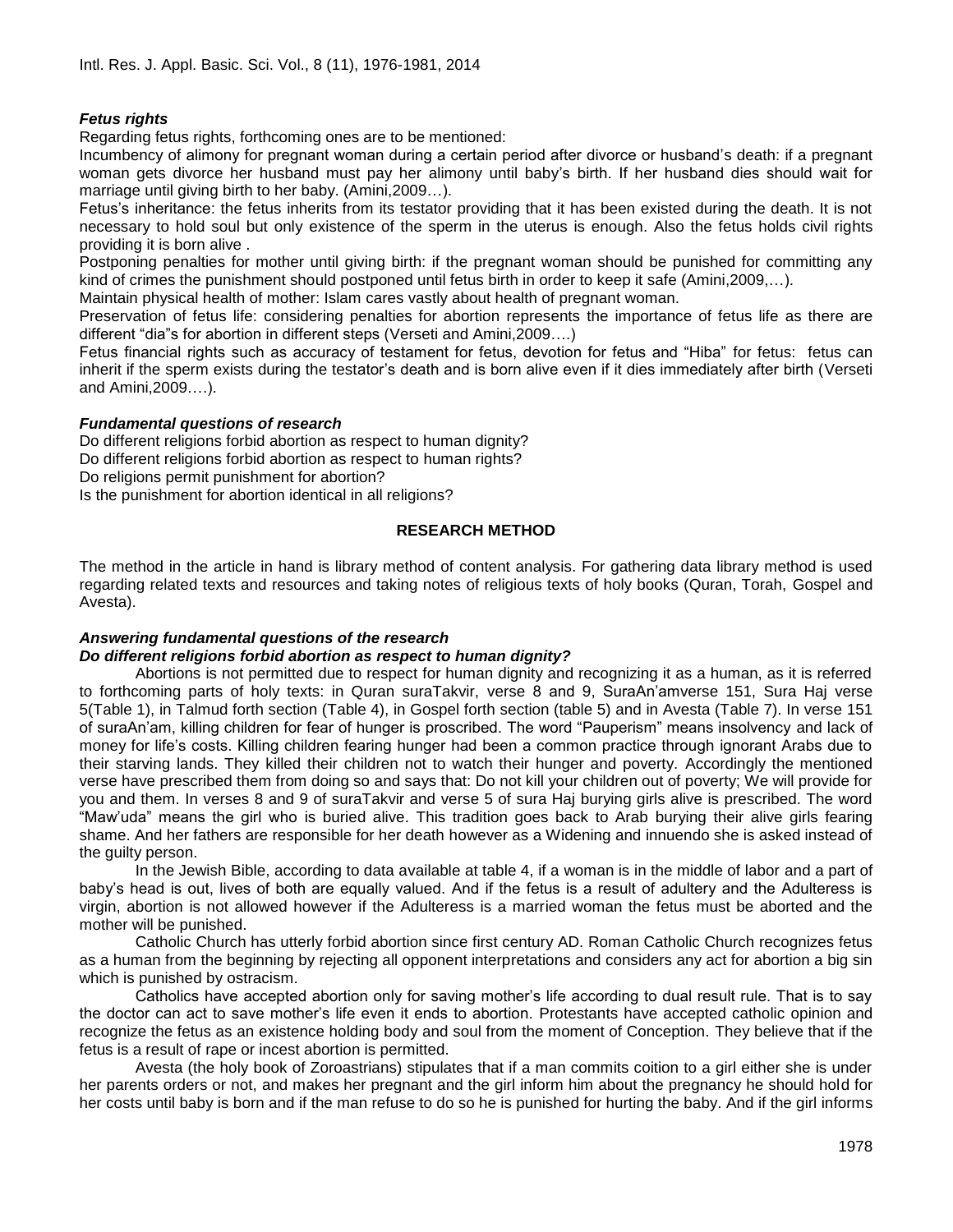the man and he guides him ti midwife to get a cure in order to abort the fetus and she does so and the fetus is aborted the three of them are to be punished.

# *Do different religions forbid abortion as respect to human rights?*

Human rights are equal and inalienable rights of humans and so the fetus is a potential or actual human, killing him/her is forbidden. As it is mentioned is Quran suraMa'idaverse 32: "whoever kills a soul unless for a soul or for corruption [done] in the land - it is as if he had slain mankind entirely. And whoever saves one - it is as if he had saved mankind entirely." The first and the most important right of the fetus is the right to life. In terms of Islamic law, saving fetus life is as obligatory as saving the others' and killing fetus is forbidden except for some limited exceptions. There are heavy punishments considered for those who disrespect this importance.

# *Do religions permit punishment for abortion?*

.

According to data available ate table 2, in Muslims holy book, Quran, suraAn'am, verse 151, killing children for fear of poverty and hunger is forbidden. In Jewish holy book, Talmud, it is mentioned that if the fetus is result of adultery and the adulteress is virgin, abortion is not allowed (table 4). In Christians holy book, Gospel, it is said that the fetus is a human from the moment of conception and any act for abortion is big seen which punished by ostracism (table 6).

# *Is the punishment for abortion identical in all religions?*

Punishment for abortion is not identical in all religions. According to data at tables below the difference is referred distinctly. As it is seen at table 2, in Islam abortion's punishment before reincarnation is different from that after. For instance dia for abortion of sperm is 1% of complete dia and fetus dia while it is in 40<sup>th</sup> day is 2% of complete dia, 4% in 80<sup>th</sup> day and after reincarnation if it is a boy dia is complete and if it is girl, dia is half of complete dia.

As mentioned at tanle3, in Judaism although abortion is forbidden the administrator is not retaliated. In Christianity abortion Is forbidden disregarding in which step is the fetus and the administrator is punished (table 6). Zoroastrianism considers abortion as an unforgiveable sin (table 7).

According to table 4, Christian church has utterly forbid abortion from the fist century AD. Roman Catholic Church recognizes fetus as a human from the beginning by rejecting all opponent interpretations and considers any act for abortion a big sin which is punished by ostracism.

Catholics have accepted abortion only for saving mother's life according to dual result rule. That is to say the doctor can act to save mother's life even it ends to abortion. Protestants have accepted Catholics opinion and recognize the fetus as an existence holding body and soul from the moment of Conception. According to Table 5, if the fetus is a result of rape or incest, abortion is permitted.

| Table1.                                                                                                                                                                                                                                                                                     |                                                                                                                                                                                     |          |        |           |   |  |  |  |  |  |
|---------------------------------------------------------------------------------------------------------------------------------------------------------------------------------------------------------------------------------------------------------------------------------------------|-------------------------------------------------------------------------------------------------------------------------------------------------------------------------------------|----------|--------|-----------|---|--|--|--|--|--|
|                                                                                                                                                                                                                                                                                             | Subject                                                                                                                                                                             | verse no | number | Sura name |   |  |  |  |  |  |
| He created and began the<br>creation of man from clay<br>Then He madehis<br>posterity out of the extract<br>of a liquid disdained                                                                                                                                                           | و بدء خلق الانسان من طين                                                                                                                                                            | 7        | 32     | Sajde     |   |  |  |  |  |  |
|                                                                                                                                                                                                                                                                                             | ڻم جعل نسله من سلاله من ماء<br>مهين                                                                                                                                                 | 8        | 32     | Sajde     | 2 |  |  |  |  |  |
| Then We made the<br>sperm-drop into a clinging<br>clot, and We made the<br>clot into a lump [of flesh],<br>and We made [from] the<br>lump, bones, and We<br>covered the bones with<br>flesh; then We eveloped<br>him into another creation.<br>So lessed is Allah, the<br>best of creators. | ثُّمَّ خَلَقْنَا النُّطْفَةَ عَلَقَةً فَخَلَقْنَا الْعَلَقَةَ<br>مُصْغَةً فَخَلَقْنَا الْمُصْغَةَ عظَامًا<br>فَكَسَوْ نَا الْعِظَامَ لَحْمًا ثُمَّ أَنْشَأْنَاهُ<br>خَلْقًا آخَرَ ۚ | 14       | 23     | Mu'menun  | 3 |  |  |  |  |  |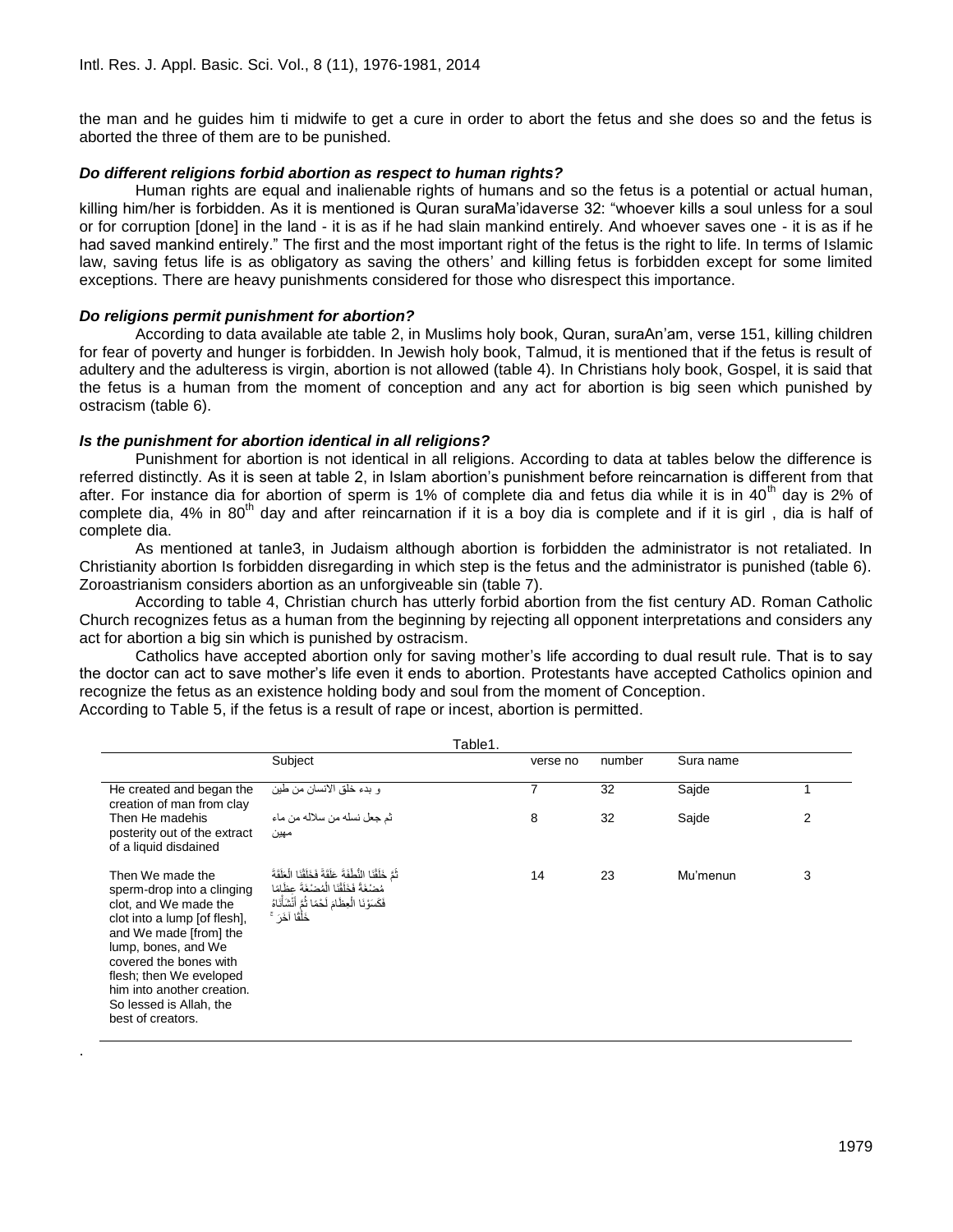# **CONCLUSION**

Abortion as an undeniable fact in current societies has caused some irreparable damages which reveal the importance of reviewing and analysis of this problem. According to presented results and answers to fundamental questions of the research, abortion through religions is surveyed from four aspects which are: respecting human dignity, respecting human rights, permitting punishment for abortion and similarity of punishments through different religions. The religions do not allow for abortion due respect for human dignity and regarding human rights, as respect for right to life fetus is a potential or actual human and abortion is not permitted, killing it is forbidden and the punishments are not identical through different religions.

|                                                                                                 |                                                   | Table 2. |                                                                |           |   |  |
|-------------------------------------------------------------------------------------------------|---------------------------------------------------|----------|----------------------------------------------------------------|-----------|---|--|
|                                                                                                 | Subject                                           | verse no | Number                                                         | Sura name |   |  |
| then, we bring<br>you out as a<br>child                                                         | giving birth                                      | 5        | 22                                                             | Haj       | 1 |  |
| do not kill your<br>children out of<br>overty; We will<br>provide for you                       | injunction of<br>killing children                 | 151      | 6                                                              | An'am     | 2 |  |
| and them<br>and when the<br>girl [who was]<br>buried alive is<br>asked, For what<br>sin she was | injunction of burying<br>girls alive              | $8-9$    | 81                                                             | Takvir    | 3 |  |
| killed                                                                                          |                                                   |          |                                                                |           |   |  |
|                                                                                                 |                                                   | Table3.  |                                                                |           |   |  |
| Options abortion<br>In case of danger For woman during the<br>labor                             | permission for abortion<br>fetus is in the uterus |          | Forbidding<br>its head is out of uterus                        |           |   |  |
| Abortion when fetus is resulted by<br>adultery                                                  | if adulteress is married                          |          | if adulteress is virgin                                        |           |   |  |
|                                                                                                 |                                                   | Table 4. |                                                                |           |   |  |
| permission for abortion<br>Options                                                              |                                                   |          | forbidding abortion                                            |           |   |  |
| Catholic                                                                                        |                                                   |          | from the moment of conception                                  |           |   |  |
| Protestants<br>Orthodox                                                                         |                                                   |          | from the moment of conception<br>from the moment of conception |           |   |  |
|                                                                                                 |                                                   | Table 5. |                                                                |           |   |  |
| Options                                                                                         | permitted                                         |          | forbidden                                                      |           |   |  |
| Aborting the fetus resulted by rape<br>Aborting the fetus resulted by incest                    | permitted<br>permitted                            |          |                                                                |           |   |  |
|                                                                                                 |                                                   | Table6.  |                                                                |           |   |  |
| Options                                                                                         | forgivable act                                    |          | unforgiveable act                                              |           |   |  |
| Abortion                                                                                        |                                                   |          | abortion is unforgiveable                                      |           |   |  |

# **REFERENCES**

AtifAhmad A.2006. Structural interrelations of theory and practice in Islamic law: a study of six works of medieval Islamic jurisprudence, Studies in Islamic Law and Society, Volume 27, Brill

Danaei M.(), civil law ,Qum,Saeidnovin Makaremshirazi,() the message of Quran,Qum, Matbouat Hadaf,v1,

discharged without additional hazard to the health of the mother. (cited by Nathanson 1979, pp. 179–180)

For Warren, however, the key difference between abortion and infanticide is that the human fetus resides within the woman and so violates her rights to freedom, happiness, and self-determination. If, somehow, removal of the human being in utero could take place without killing, killing would not be permissible, just as it is not permissible after birth (Warren 1973, p. 267).

happiness, or freedom and the rights of potential persons, the rights of persons prevail. The right of a woman to an abortion always outweighs whatever right to live ascribed to a human fetus, even a fully developed one (Warren 1973, p. 264).